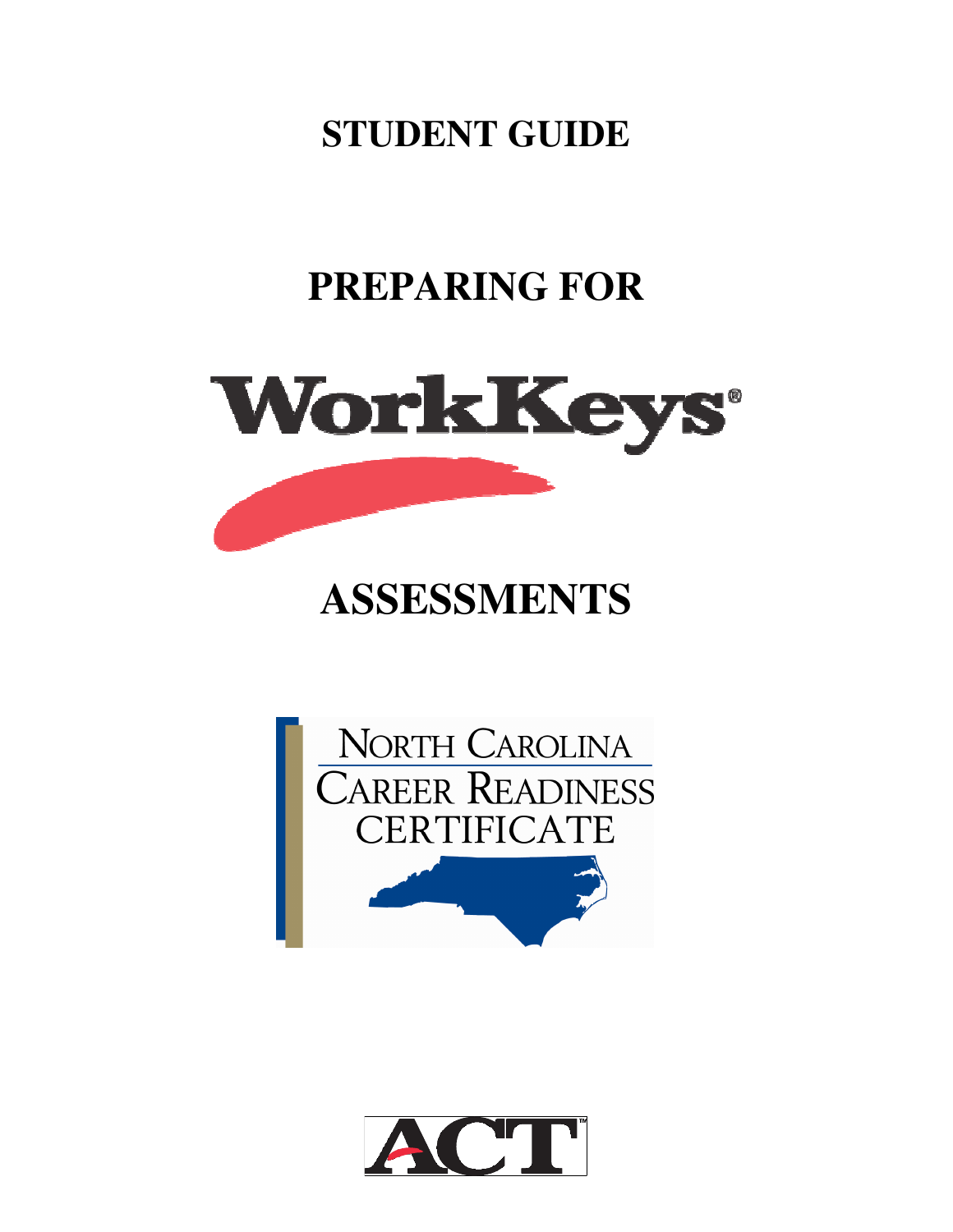### Dear Students:

You are about to take part in an exciting state and national initiative called Career Readiness Certification (CRC). CRC is based on scores achieved on WorkKeys assessments. You may earn a Bronze, Silver or Gold CRC depending on your scores on three WorkKeys assessments: Reading for Information, Locating Information, and Applied Math.

WorkKeys assessments are not like other tests, many of which are designed to provide documentation for school use only. WorkKeys is a system developed by ACT to help students develop lifelong-learning skills and better workplace skills, help teachers prepare students for the workplace, and help employers select the most qualified job applicants.

WorkKeys helps you understand your preparedness for specific jobs and careers, **whether you are going on to college or directly into the workforce**. The test questions resemble problems found in the everyday work world.

The practical implication for you is clear – by increasing your foundational employability skill levels while in school, and by obtaining additional education and training as needed after high school, you will have skills that will last a lifetime. You will also place yourself in a better position to seek the career/job you want and to improve your future salary. While education is worthwhile for its own sake, it also has a dollar payoff in the future. Employers value and are willing to pay higher salaries for higher employability skill levels. While higher skills do not guarantee high-paying jobs, they certainly make them more attainable.

Please put your best effort into taking these assessments. Though WorkKeys may be quite different from other tests you've taken, we urge you to view these differences as a new challenge. Take the time to really think about your answers; good results for you depend on your best effort. Whether you are taking WorkKeys assessments as an incoming freshman or as a graduating senior, meet the challenge by doing the very best you can to help yourself, your school, and the students that follow in your footsteps.

We want to ensure that you are prepared for life – for real jobs in the real world. We wish you the best!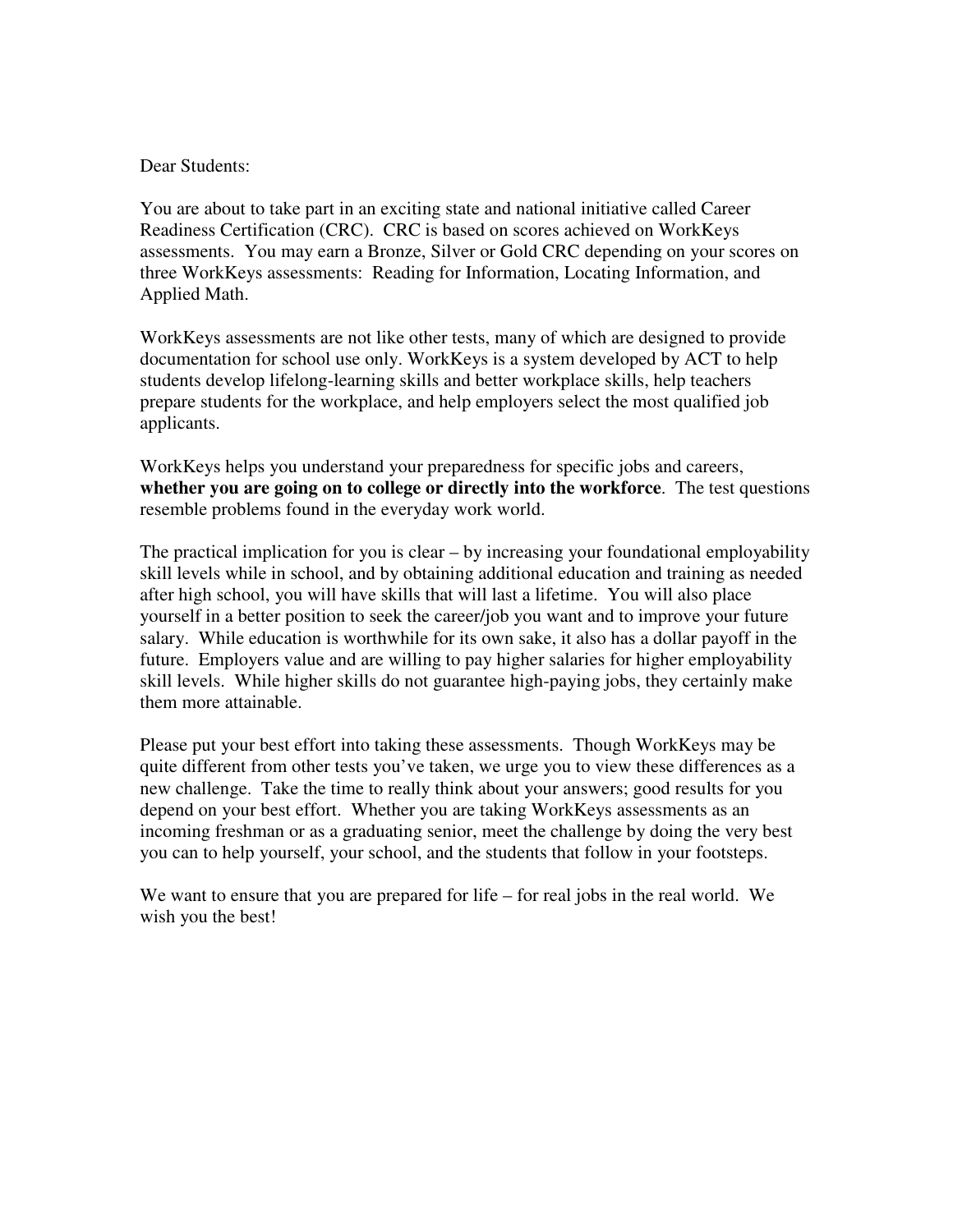# **OVERVIEW**

CRC is based on three WorkKeys assessments:

*Applied Mathematics Reading for Information Locating Information*

These WorkKeys assessments allow you to demonstrate your competence in:

- Communications Skills
- Problem-Solving Skills
- Interpersonal Skills

Your performance will depend upon how well you apply the skills and knowledge you have learned in school and through life and work-related experiences. Your performance on a particular assessment is not measured against the performance of other individuals who take the same assessment but, rather, on your proficiency with respect to the skills covered in each assessment – skills that are required in real jobs. The abilities to learn, communicate, and solve problems – all areas addressed by WorkKeys – are important assets for any individual, regardless of career choice.

Your skill scores provide career guidance and help you make good career choices. Students' scores help educators evaluate curriculum and businesses plan training programs and screen prospective employees.

After you take the WorkKeys assessments, your school will receive the Memo to Examinee score report and the Summary Report:

- Memo to Examinee indicates your skill level for each assessment administered, along with descriptions of tasks associated with each skill level achieved and some strategies you may use to improve performance in that skill.
- Summary Report includes your skill level score and a brief description of the achieved skill level for each assessment administered. The report format makes it suitable to copy and attach to a job application.

*In addition, you will receive your NC Career Readiness Certificate in Bronze (if you have no score lower than 3), Silver (if you have no score lower than 4), or Gold (if you have no score lower than 5). The NC CRC is signed by the Governor of North Carolina, and if you wish you may register your scores on the WorkKeys website www.myworkkeys.com and qualify for a National Career Readiness Certificate with no further testing required.*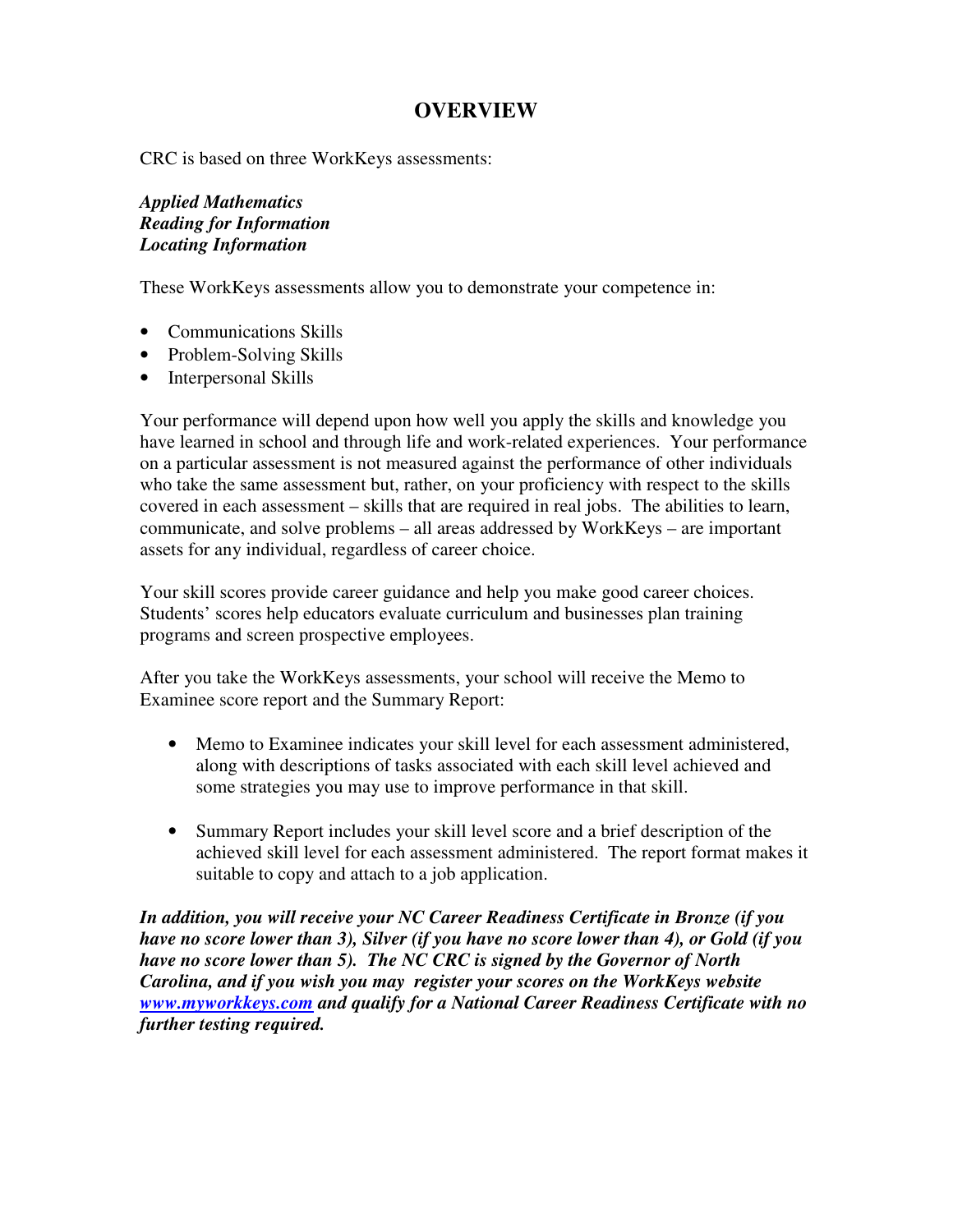# **Frequently Asked Questions**

#### **What is WorkKeys?**

The WorkKeys system from ACT is designed to help you develop life skills and better workplace skills. Better skills mean better paying jobs – in any career field.

The WorkKeys system consists of job profiling (finding out which skills are needed on the job), assessments (the tests you'll be taking plus several others), reporting (telling you how your skills match job requirements), and instructional support (guidance to educators related to improving students' skill levels).

#### **Why is WorkKeys important?**

Employers in Wayne County and in many places throughout the US often find that students are not adequately trained for even entry-level jobs. WorkKeys helps businesses and educators work together to ensure that you leave school prepared for real jobs in the real world.

#### **What types of skills are needed?**

WorkKeys measures skills that employers believe are critical to job success—skills such as reading, math, listening, locating information, and teamwork. These skills are valuable for any type of profession—skilled or professional—and at any level of education.

#### **How does the system work?**

WorkKeys helps you figure out how prepared you are for jobs that interest you and guides you to the education and training you need. The system documents your work skills in key areas, giving you an edge with employers when you apply for jobs.

#### **So are these tests designed for only low-level, blue-collar jobs?**

Not at all! WorkKeys has determined the job skills needed for thousands of unique job titles, ranging from accountant to automotive technician and from welder to webmaster. In fact, the fastest growing types of WorkKeys job profiles are being done for professional, technical, and managerial jobs that require at least a bachelor's degree. The abilities to learn, listen, communicate, work in teams, and solve problems—all areas addressed by WorkKeys—are important assets for any employee, regardless of career choice.

#### **Why should I care about these tests?**

Since WorkKeys tests are fairly new and aren't the college entrance exam that many high school students focus on, some students don't see the purpose in trying to do their best on them. You need to remember, however, that everyone enters the workforce eventually—whether you get a job right out of high school, work part-time while continuing your education, or go through extensive postsecondary training. WorkKeys stresses skills development important for every type of employment.

#### **Why do some of the test questions seem irrelevant to my career choice?**

Since WorkKeys questions relate to a variety of real-life experiences, the situations sometimes deal with work environments that do not interest particular students. Even very difficult exams, such as the Law School Admission Test or the Graduate Record Examination, routinely contain analytical reasoning questions that feature taxi drivers, executives, carpet sellers, professors, bellhops, architects, and numerous other workers. The basic skills needed to solve a legal question, configure a computer, or schedule employee vacations may be similar for all these tests. And while some WorkKeys test questions can be fairly easy, others are quite difficult--to measure the widest possible range of skills.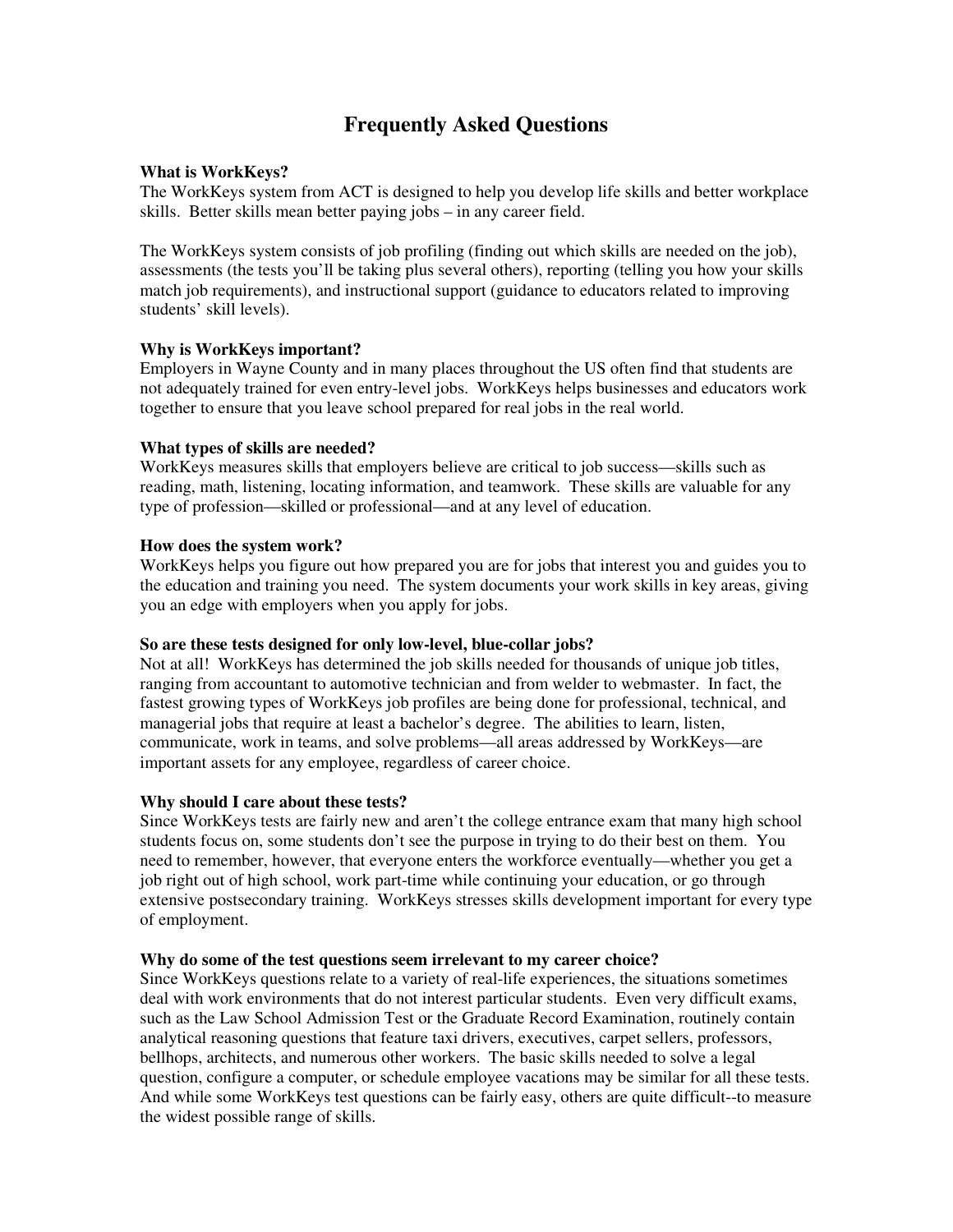#### **Can I study for the tests?**

Since WorkKeys measures applied skills, you can't cram to memorize answers for the tests. However, to gain familiarity with the type of questions that might be asked on the various assessments, you may wish to visit ACT's website. The website includes sample test questions and answers at http://www.act.org/workkeys/assess/foundational.html.

Your school also has access to an Internet-based self-paced learning program that you may access to help prepare for the tests, or to help you improved your scores if you wish to re-test at a later date to improve your skill levels. Ask your teacher or counselor about WIN for WorkKeys.

#### **What happens to the test results?**

You can use your WorkKeys results to get a better picture of jobs you are ready for and to improve areas where your skills are weak. Employers can use the results to determine how qualified you are for positions in their organizations. And schools can use the information along with input from employers—to ensure that their curriculum provides adequate work skills training to meet the needs of businesses.

#### **How does the Career Readiness Certificate work?**

Getting a Career Readiness Certificate allows you to show prospective employers that you possess the basic skills they require. Even if you have a high school diploma or a post-secondary degree, the CRC further verifies that you can handle the kinds of tasks – finding information, reading instructions and directions, even working with figures – that are common in today's workplace.

#### **Why is a Career Readiness Certificate needed?**

In the private sector, there is great concern about the skills gap that exists between those skills required on the job and those exhibited by potential and incumbent workers. Employers experience great difficulty in hiring people who have basic employability skills and who are therefore trainable for specific jobs. The Career Readiness Certificate is a portable skills credential, ensuring employers of a job seeker's skills.

#### **Why a portable skills credential?**

A portable skills credential that is easily and universally understood and valued by employers, educators, and recipients will facilitate job placement, retention, and advancement in our mobile society. Such a credential would be a supplement to a high school diploma, a GED, postsecondary credential, and/or a college degree. It is a great economic development tool for the workforce and business.

#### **What can I do with a Career Readiness Certificate?**

Attach a copy of your WorkKeys summary report or add information about your Career Readiness Certificate to your resume and job applications. Or, take your WorkKeys score report or Career Readiness Certificate along with you when you go to a job interview to show the employer that you have the skills needed for the job. If you are planning to attend a community or technical college, include your WorkKeys scores in your application materials. Register your certificate at MyWorkKeys.com so that, when you apply for jobs online, you may give employers your unique web address (URL) where employers can verify your WorkKeys scores.